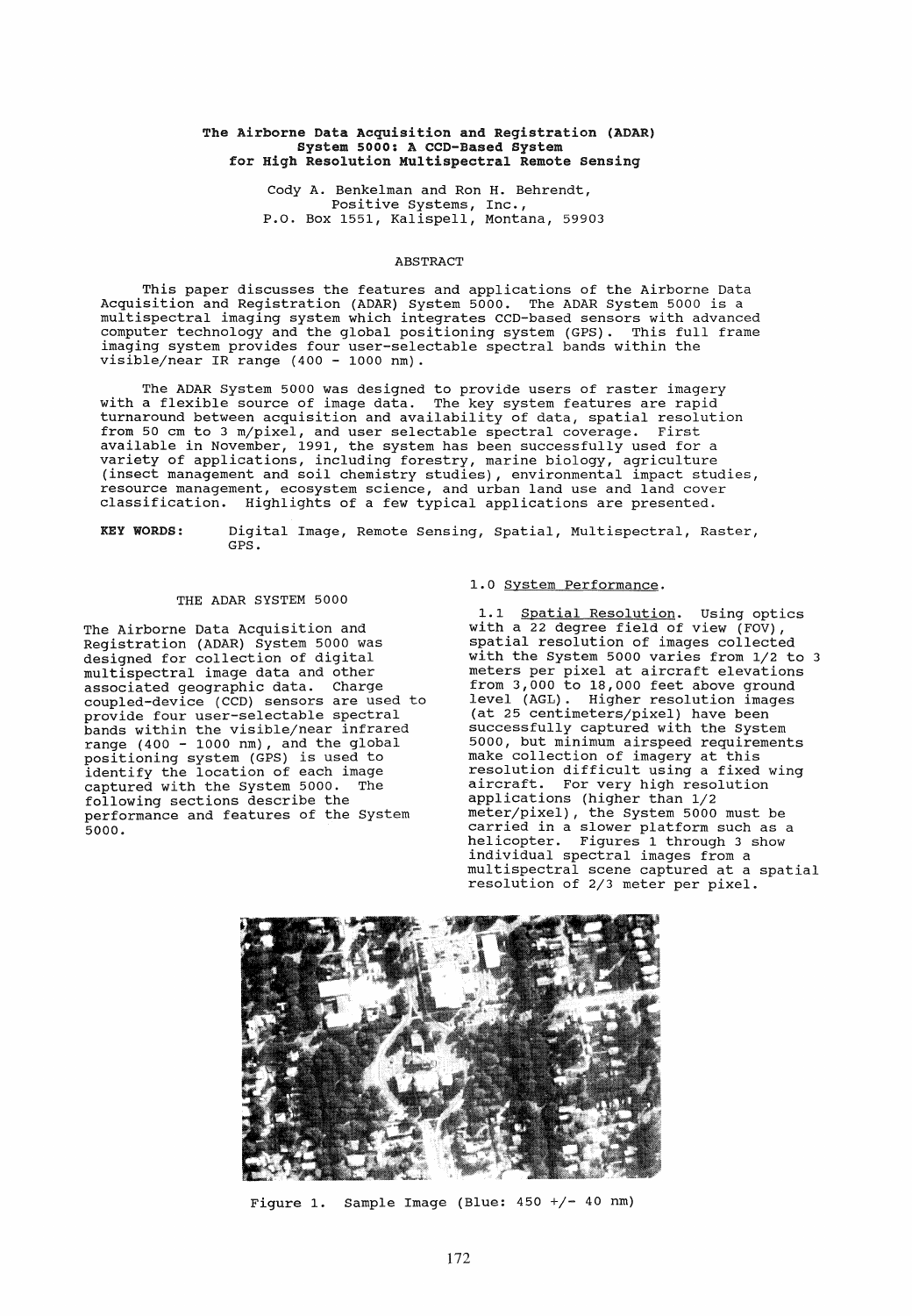

Figure 2. Sample Image (Red:  $650 + / - 40$  nm)



Figure 3. Sample Image (Near Infrared: 850 +/- 40 nm)

1.2 Spectral Resolution. Spectral sensitivity of the standard CCD image sensors used in the ADAR System 5000 ranges from 200 nanometers (nm) to 1000 Current system optics do not allow imaging in the ultraviolet, resulting in an effective spectral range of 400 nm to 1 micron, covering the visible and near infrared bands. Each sensor can be configured to view distinct spectral bands ranging from 300 nm to 12 nm in bandwidth. The sampIe images shown in Figures 1 through 3 show 80 nm spectral bands centered at 450, 650, and 850<br>bands centered at 450, 650, and 850 respectively.

1.3 Rapid Turnaround from Data Collection to Processing. Since all data recorded by the System 5000 is in digital format, no post-processing is required be fore image processing can begin. Image data is converted from ADAR System 5000 format to a file format compatible with the image processing system, using software resident on the System 5000. The reformatted data is then written onto permanent storage media (1/4" tape, 8 mm tape, floppy diskette, etc.) accessible

to the destination system. Both of these steps may be completed quickly, in some cases be fore the host aircraft returns to its home airport.

2.0 Features of the System 5000.

2.1 Modular Design. The ADAR System 5000 is a modular system designed for collection of digital multispectral image data and other associated geographic data. The modular design was employed to allow utilization of industry standards for interfaces between subsystems, to simplify addition of new sensors and subsystems required to meet special needs, and to expedite system maintenance.

2.2 CCD Image Sensors. The primary function of the System 5000 is to collect digital image data in multiple spectral bands. The standard configuration for the System 5000 is to employ four charge coupled device (CCD) sensors measuring 739 columns x 478 rows, with spectral coverage as described in section 1.2. Because of the System 5000's modular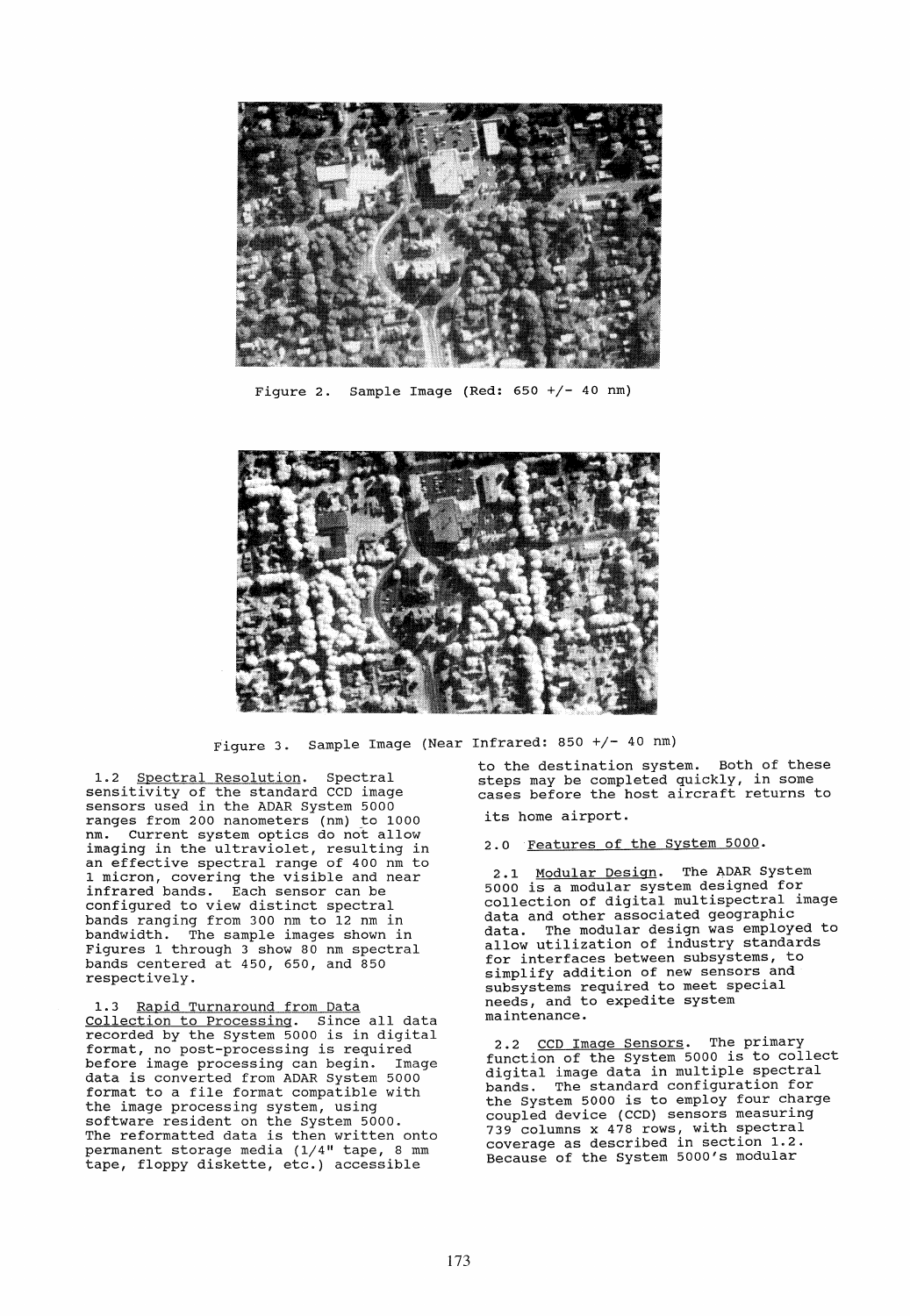design, larger format sensors (up to 1024 x 1024) can be utilized as an option. One important feature of the CCD sensors used in the System 5000 is that each spectral image is captured in a fullframe format, as opposed to building an image in a line-by-line scanning format.

2.3 Alternative Image Sensors. The System 5000 includes a programmable image sensor interface, capable of recording digital image data directly or digitizing analog signals carrying image information (RS-170 standard or non-standard video). This enables the System 5000 to accept input from other image sensors if required. For special projects, thermal infrared sensors have been successfully integrated into the System 5000. Thermal infrared images have been collected using a platinum silicide (Ptsi) solid state sensor, sensitive to the high temperature 3 to 5 micron spectral region. Images in the lower temperature thermal infrared band (8 to 14 micron wavelengths) have been captured using a pyroelectric vidicon tube sensor, although the ability of this sensor to obtain quality images from an airborne platform was limited above 6000 feet AGL.

2.4 <u>Image Data Format</u>. All airborne<br>data is buffered on the System 5000 hard disk and recorded in a proprietary format on high speed tape. Upon completion of imaging, the images may be rewritten into formats compatible with common image processing or geographie information systems (GIS) such as band sequential (BSQ), band interleaved by line (BIL) , and other formats as necessary.

2.5 Global Positioning System (GPS). In addition to storing digital image data, the System 5000 continually monitors a GPS receiver, recording latitude, longitude, and elevation data to provide the location of the host aircraft at the time each image is acquired. Based on the status of the constellation of GPS satellites, uncertainty in the location of the centerpoint of each image can range from *+j-* 100 meters to *+j-* 1000 meters. For where the metal compared is the most applications, raw GPS data is most apprications, law Grs data is<br>adequate to assist post processing activities by providing approximate docation information as well as a record of the host aircraft's flightlines. with the current configuration of the System and carrene configuration of the system to control points are required to complete ground registration. As additional technology is incorporated into the System 5000, accuracy of the image location data will be improved dramatically.

# 3.0 Data Correction and Image Registration.

For many applications, geometric corrections must be applied to the raw data collected by the System 5000. As with any optical system, the imaging geometry creates geometrie distortions, geomeen for distortions due to ground relief and variations in aircraft

altitude and orientation are also inherent in the digital images. Established methods for geocorrecting digital image data (from satellites or scanned aerial photographs) may be applied to system 5000 images to provide the necessary corrections.

Again based on the requirements of the application, radiometrie corrections may also be required. For projects which do not require radiometrically accurate data, the System 5000 may be configured data, the system stoc may be configured<br>to maximize the contrast in each scene. For those projects which will compare spectral intensities between scenes collected in different regions or at different times, the gain, exposure, and aperture on each spectral channel are held constant to allow radiometric corrections to be applied to the image data.

# 4.0 System Operation.

4.1 Pre-flight Planning. A custom software tool, developed for the ADAR System 5000, is used to calculate all flight parameters prior to the flight. Parameters which must be predetermined include aircraft groundspeed and altitude, image frequency, total data volume to be collected, etc. These parameters are based on the specific requirements of the project, such as spatial resolution, image overlap, sun angle, etc.

Once the flight parameters have been calculated, latitude and longitude coordinates of the region to be imaged are used to establish flightlines, monitored by GPS while in flight. GPS is also used to assist navigation from the flight's point of origin to the imaging site, minimizing the total project flight time.

4.2 Flight Operations. The ADAR System 5000 may be operated with a minimum of two people on board the aircraft: the pilot and the system operator. A video prior and the system operator. A video<br>monitor is used to provide a real time display, either of the terrain within the field of view of the System 5000 or in a forward looking configuration to ass ist with accurate overflight of specific targets. In many cases, the lead researcher for the project participates in the flight, allowing additional parameters of importance to the project to be noted at the time the images are acquired.

## EXAMPLE APPLICATIONS FOR SYSTEM 5000 IMAGE DATA

5.0 <u>Introduction</u>.<br>Digital image data is available from a variety of sources. Remote sensing satellites, airborne scanners, aerial photography, and airborne videography all have unique advantages, but none can serve all applications. Similarly, the ADAR System 5000 has its own set of advantages which make it a suitable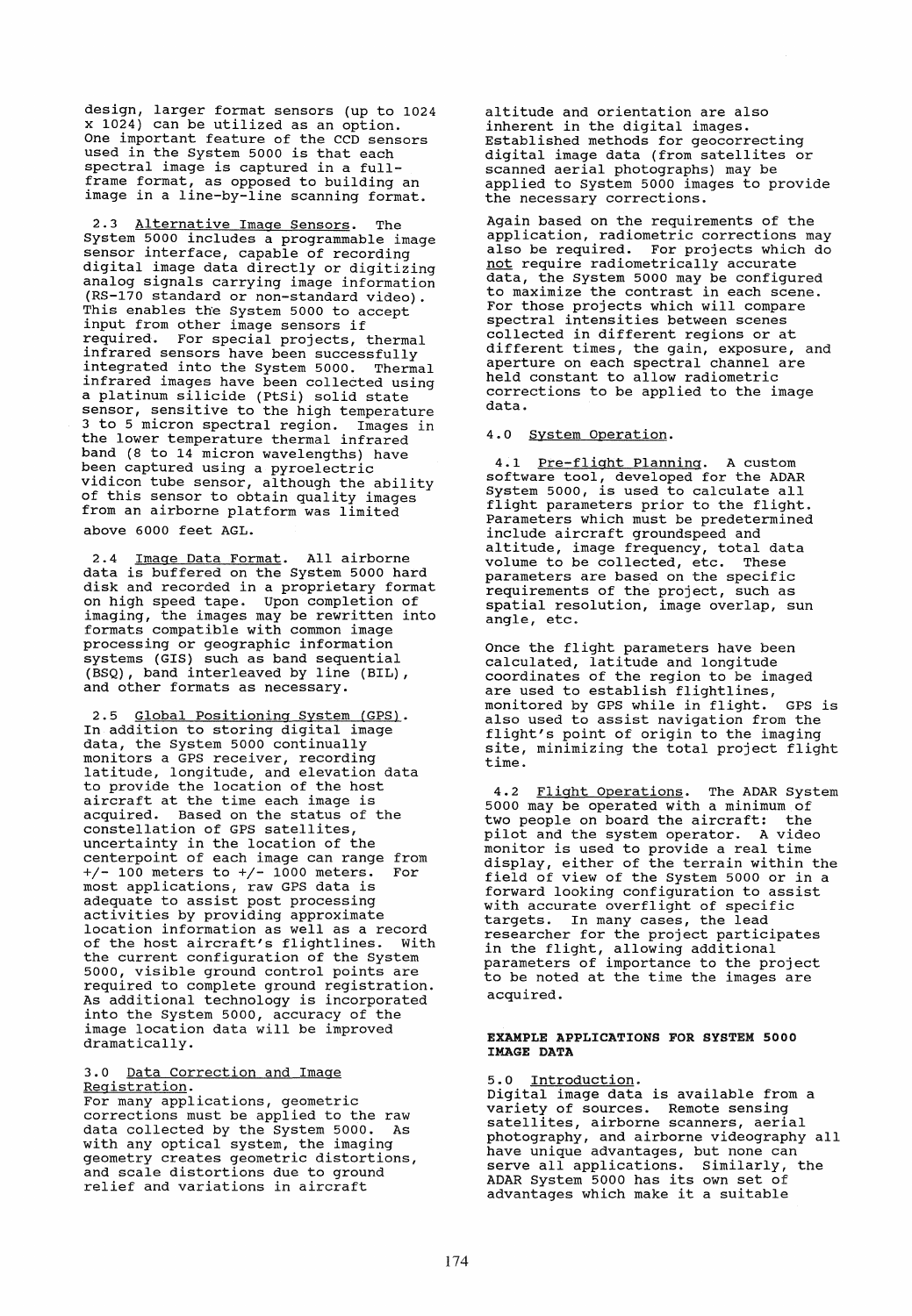source of data for many applications. Several past applications for this image<br>data are described briefly below. The data are described briefly below. variety of applications is intended to illustrate how the unique features of the System 5000 apply to real-world problems.

6.0 Erosion Studies.

ADAR System 5000 images are being used by the Bureau of Indian Affairs (BIA) to aid<br>in efforts to combat erosion. In this in efforts to combat erosion. research effort, multispectral digital images (at 1/2 and 2 meter per pixel resolution), GPS data, and aerial photographs are being integrated into an existing GIS. The research will attempt to identify the causes of and possible solutions for erosion problems occurring on two separate river drainages on the Blackfeet Native American Reservation in northwestern Montana.

On the first river, researchers are studying a problem area where erosion is undercutting a hillside which supports a road and irrigation canai. Previous research has indicated that the river is currently following a channel different from its original meandering path. In the new channel, the swifter flow of the water has resulted in increased erosion. The main objectives of this study are to:

1) identify and map the original river channel.

2) determine what caused the river to alter its path.

aiter its path.<br>3) determine if any method can redirect 5) decembrie it any method can re channel.

In the second river, sediment from upstream sources is affecting the fish population in the downstream system of lakes and rivers. The main objective of this study is to determine the source(s) of sediment in the river and then attempt to identify methods for minimizing the sedimentary load.

Although these projects are still in the analysis stage, initial efforts indicate that the results of computer image analysis of these two erosion problems are very promising.

7.0 Classification and Mapping of Grasshopper Habitat.

The Agricultural Research Service is conducting a study to determine the effectiveness of using high resolution multispectral data to classify grasslands and thus map preferred habitats for<br>several species of grasshoppers. In this several species of grasshoppers. project, the vegetation types which support the grasshoppers are known, but spatial variations of the vegetation types are too great to be observed in commercially available satellite data. During the summer of 1991, high resolution images were collected with the ADAR System 5000 of sites which had already been mapped using ground-based methods. This research hopes to determine whether or not ADAR System 5000 data can be used to map large areas of grasshopper habitat.

8.0 Forestry Applications. Forestry studies have made extensive use<br>of satellite image data, and the availability of high resolution data from the ADAR System 5000 has resulted in numerous applications.

One project involves analysis of images of conifer forests acquired in Oregon and Washington at .5 and 2 meter per pixel resolution (BenkeIman, Verbyla, and Cohen 1992). The data were used to characterize proportions of various scene components (e.g., sunlit and shaded tree canopy and sunlit and shaded background) in forest inventory plots and long term Ecoloqical Research (LTER) sites, and

thus to facilitate more accurate modeling of forest canopy reflectance using satellite data.

In a related study, the high resolution imagery was also used to characterize riparian vegetation conditions, locate streamside forest gaps, and map patterns<br>of riparian canony disturbance. The of riparian canopy disturbance. objective is to determine dissimilarities between forest fragmentation along stream corridors versus the fragmentation up slope. Results of this study have significant implications on issues related to global and regional biodiversity.

The ADAR System 5000 also has potential for mapping trees that are dead or dying from insects, disease, air pollution or other stress agents. The University of Idaho Department of Forest Resources is currently testing this application by analyzing ADAR imagery acquired during the summer of 1991 at the University of Idaho Experimental Forest (BenkeIman, Verbyla, and Cohen 1992). For this project, early-morning images were collected of sites with trees exhibiting two classes of stress. In the first class, trees were deliberately stressed<br>by severing sapyood with a chainsaw. The by severing sapwood with a chainsaw. second set of sites includes trees known<br>to be infected with root rot. Previous to be infected with root rot. research (Ahern 1988) was used to select the spectral bands used for this study. Although this work is still in progress, early analysis of the multispectral images indicates that standard classification techniques can successfully delineate trees which are stressed from healthy trees in the same scene.

9.0 Semiarid vegetation Mapping. In this project, conducted by the Department of Geography at San Diego State University, vegetation properties such as percentage vegetation cover and above ground green and woody biomass of semiarid regions are being quantified (Benkelman et al., 1992). The researchers hope to develop procedures for quantifying the spatial distribution